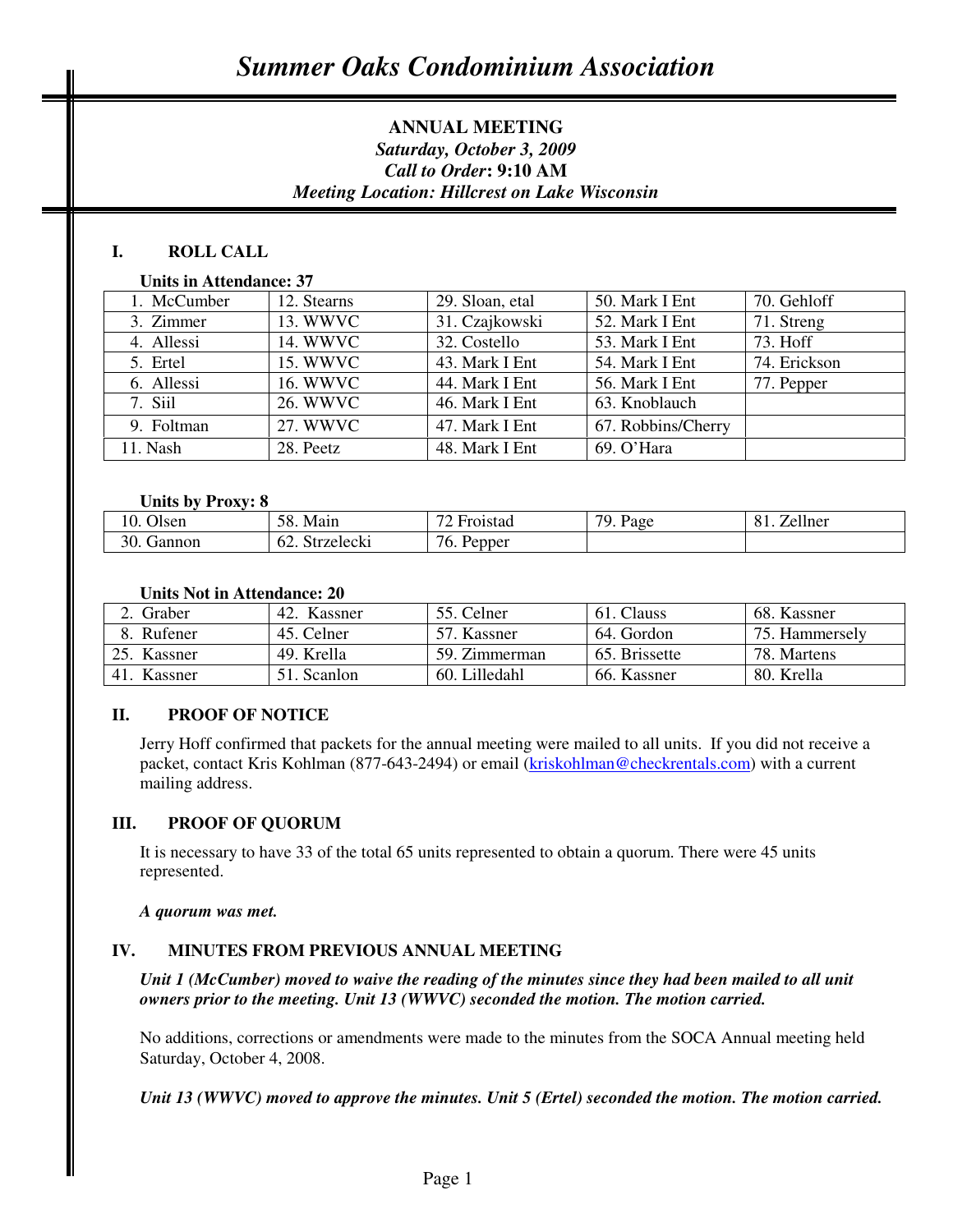# **V. REPORT OF OFFICERS**

# **A. President, Jerry Hoff**

## **1. Status of Swimming Pool**

Last year we were notified by the State of Wisconsin that all public pools and spas in the state must comply with the Virginia Graeme Baker Pool and Spa Safety Act which was named after the daughter of Nancy and James Baker and the granddaughter of former Secretary of State James Baker III. Virginia Graeme Baker died in June 2002 when the suction from a spa drain entrapped her under the water. Individual states were given the responsibility of enforcing the new law. According to our attorney, Wisconsin requires more from pool owners to comply with the new law than most states; as a result, we were required to replace the drains and grates for the spa and swimming pool with larger ones. This was not a budgeted item this year, however, we have completed the work this fall since the drain modifications are required before we can use the pool next summer.

This past spring we caulked between all the panels on the pool deck and repaired the concrete at the shallow end of the pool.

According to local papers, this summer was the coldest in Madison recorded history. The cool summer resulted in more demand on our pool and spa heater, which led to a continuing series of heater problems; the heater could not adequately heat both the pool and the spa during these periods of cooler weather. In addition, the age of the equipment has taken a toll on the heater, as has the colocation of the pool and spa heater with the chlorination equipment and the water pumps in the equipment room. As a result, we must replace the single heater with two heaters, one for the pool, and one for the spa; the new heaters will be required to be located outdoors on a concrete pad, away from the corrosive effect of the chlorination equipment and the water pumps. This work will be done next spring before the pool opens.

Late in the summer of 2009 Tim McCumber resigned as pool manager; thanks to Tim for his service over the past several years. Kris Kohlman took on the responsibility of maintaining the pool for the remainder of the summer. During this period, it became clear that there are benefits to having an onsite pool manager to keep an eye on the pool and to be able to quickly respond to its maintenance needs. The notice for a pool manager was included in the summer newsletter, and two people have responded to the request. The pool manager job description will be updated, and the SOCA Board of Directors will decide if the pool manager will be an employee of SOCA or an independent contractor.

#### **2. Shoreline Landscaping**

We are now complete with all of the initial installation of the shoreline landscaping; the last planting was done this summer with the planting of 250 bushes. Most of these bushes won't be seen until next year since they were bare rootstock when planted. The remainder can be seen at the upper and lower edge of the steeper slopes. Ongoing care for these bushes is being studied and will be implemented next growing season.

## **3. Summer Oaks Sign**

The Summer Oaks sign at the corner of Highway 78 and Kilpatrick Point Drive was on the owner's property. Jerry requested an easement to access the property so we could maintain the sign and the adjacent landscaping; the easement was not granted, since the owners felt it would impede future sale of the land.

#### **4. Requests from Kris**

Residents are asked to call Kris if a septic alarm light or a well alarm light is observed to be flashing so she can investigate whether there is a problem or a false alarm and then take appropriate action.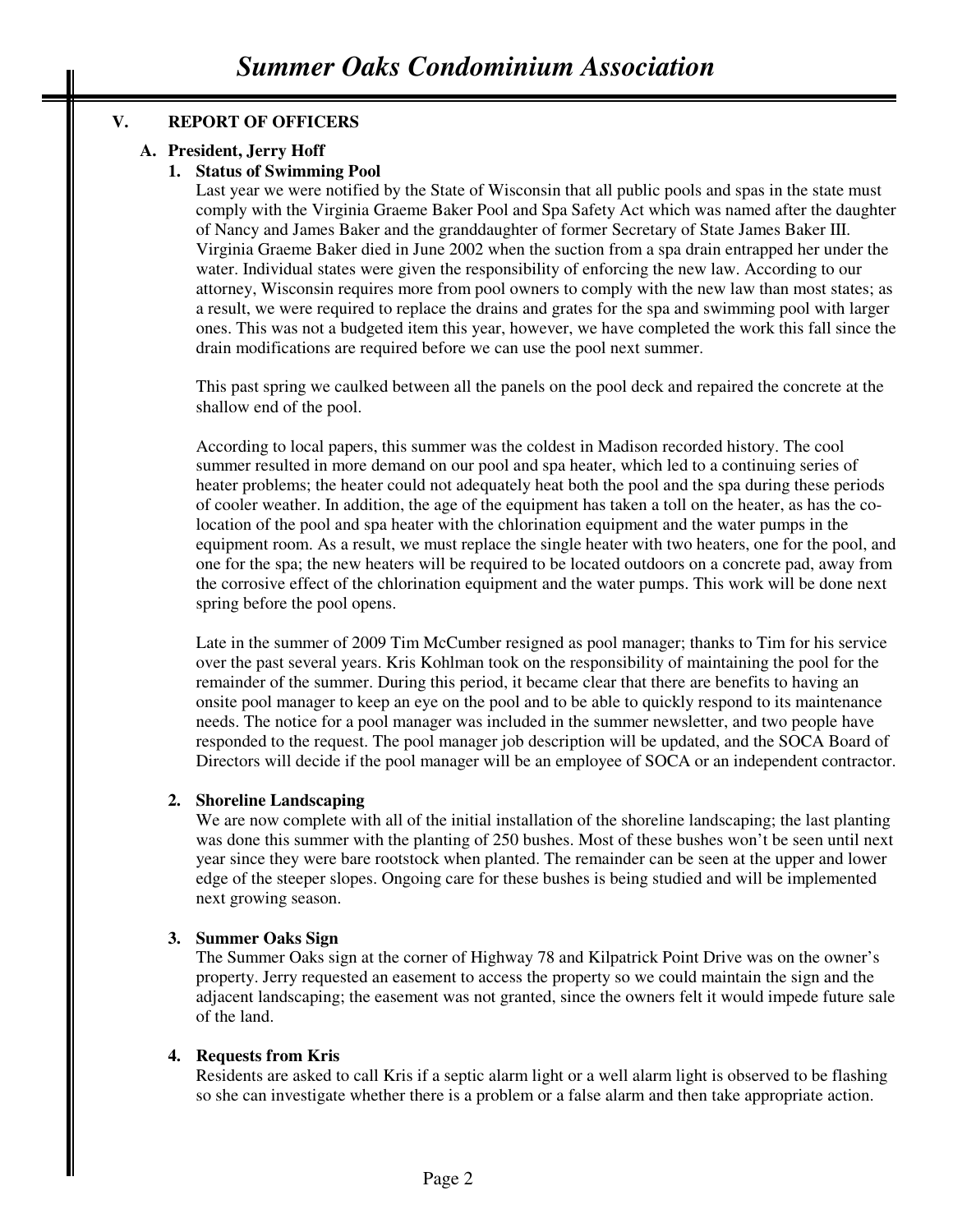Residents are also asked to let Kris know when larger items such as cabinets, electronic equipment, etc., are to be picked up by our garbage contractor. Kris must make special arrangements with the garbage contractor for these items.

## **5. Onsite Storage**

We now have onsite storage; we have rented a storage garage from the Kassners. This will be used for pool furniture, salt buckets, and other items as needed. It has been observed that the salt buckets are frequently used as garbage bins. It was requested that the salt bins be clearly marked as salt bins.

## **6. World Wide Vacation Club**

Ann Baran, Managing Agent for WWVC, reported on the refurbishing of 6 units at Summer Oaks. The cost estimate was approximately \$30,000 per unit, but actual costs are at the present time approximately \$85,000 per unit.

## **7. By-laws/Rules Update**

A task for the coming year will be to make changes to the By-Laws to update and/or remove language specifically referring to the transition period from the developer to SOCA.

## **8. Long Term Capital Program**

We have had a \$1000 special assessment for each of the past 2 years. The intent was to build up our reserves to provide a buffer for our planned short-term and long-term capital projects, as well as such emergency capital projects that may arise. We now have some reserve funds available and need to plan for how best to use these funds and also to keep the reserve fund in a viable position. The Buildings and Grounds Committee will be investigating this issue in 2010.

Through our capital project planning, proposals of how we fund capital improvements will be studied. The intent is to bring some additional SOCA members into the process to give additional perspective and ideas for how to use the capital reserve funds and also how to keep the reserve fund at a proper level.

## **B. Vice President, Mike Allessi**

## **1. Pier/Lift Installation/Removal**

An inventory of the piers and lifts was made this summer; each side of every existing pier has been assigned to an "owner," and each lift has likewise been assigned to an owner. This will aid in verifying the correct payment of fees for installation and removal of the piers and lifts. Owners of ½ of pier are responsible for ½ of the in/out charges for that pier. The *Pier/Lift In/Out* form has been modified to also include sales tax – Wisconsin now charges sales tax for labor.

It was noted that all units do not have the same number of pier sections. It was mentioned that each pier for buildings 8 and 9 originally had 2 pier sections installed when the walkways and stairs were installed. After that, owners of those units purchased and installed any additional pier sections. The inventory shows that 4 units have 3 pier sections, the rest have 4 pier sections.

Finally, Jerry said that pier/lift installation and removal is a service provided by SOCA as a convenience to owners. The only thing charged to the association directly is install/remove of the access walkway in cove. The remainder that Deano's bills SOCA for is re-directed to the appropriate owners.

## **2. Cleanup Day**

Thanks to all of the people who helped with cleanup day – a lot of good work was done to get the property ready for summer.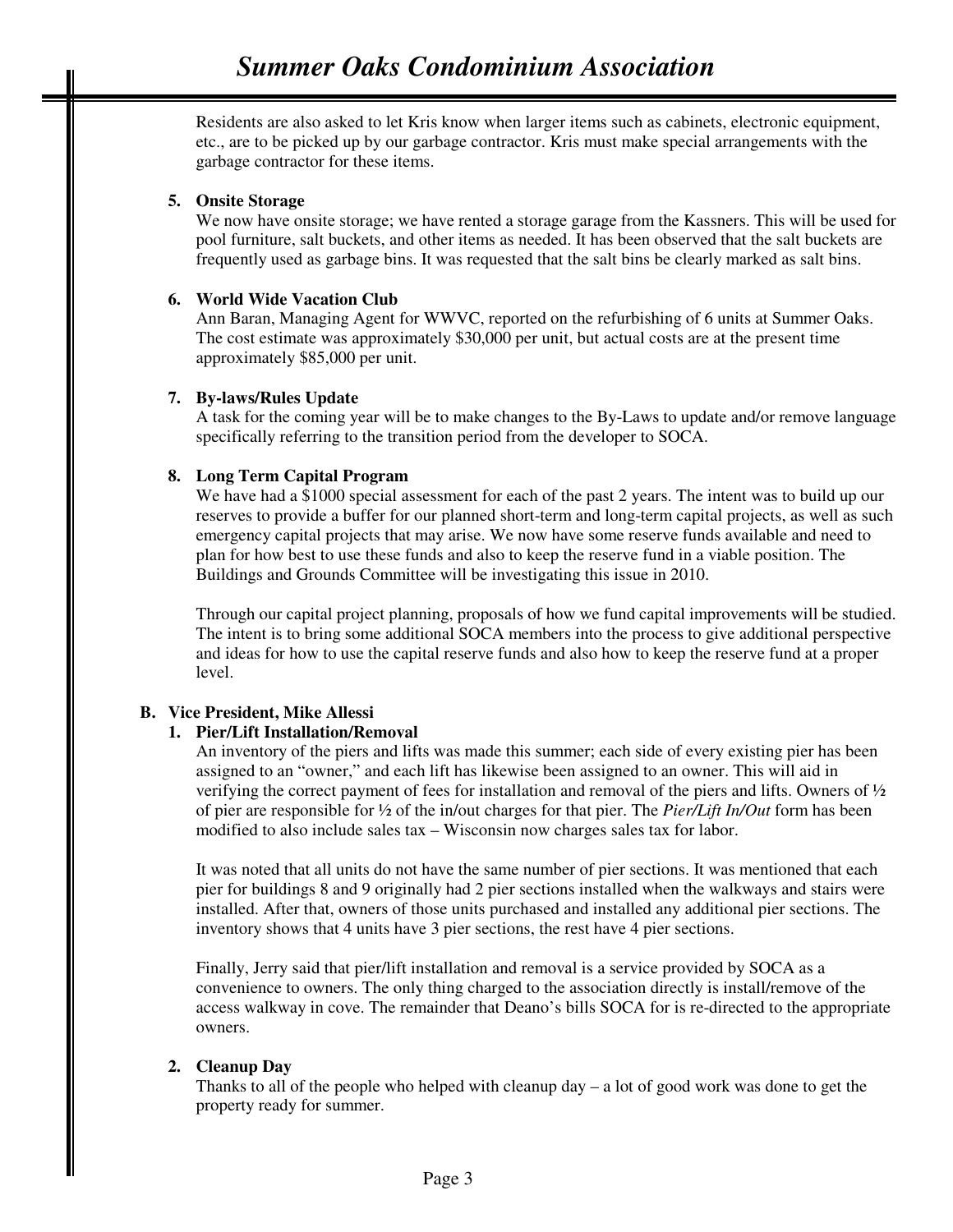# *Summer Oaks Condominium Association*

Thanks especially to Donna Sills and Kathy Olson for organizing the group that transplanted hostas when the bay stairs were repaired; the hostas were transplanted to save them when the stairs were torn out. Thanks to Randy and Bob for moving large boulders from the Route 78 re-construction for landscaping an area close to building 1. Thanks to Paul Krella for tree and brush trimming. Bob Martens led a crew planting and replacing several bushes in the vicinity of buildings 8 and 9. In buildings 5 and 6 new rocks were filled in where needed. Flowers were planted and mulched. Russ brought in a Bobcat, which was helpful in many of the cleanup tasks. Thanks to Marty for cooking and to all who brought food.

Jerry mentioned that after walking past 4 guys just standing around looking at a picnic table that needed to be put together, he rounded the corner of the building and saw several women and kids working hard at clearing out rocks and in their place planting and moving bushes!

#### **C. Secretary, Verlyn Erickson**

1. The Minutes from last year's annual meeting, the minutes from all of this year's board meetings, and the membership roster have been duly recorded, approved, and archived.

The Website (www.socawisconsin.com) included a lot of information about the Highway 78

The SOCA Website is available at: *http://www.socawisconsin.com*

On the site this past year:

- Highway 78 road construction status was updated with information from a variety of sources
- Past SOCA newsletters
- A link to Kris' contact information and website
- The SOCA declaration and amendments
- SOCA by-laws and rules
- SOCA plat map
- SOCA board roster/contact info
- Minutes of past meetings (board and annual meetings)
- Insurance carrier information
- Financial balance sheets

Currently, the website does not have list of members or other sensitive information. In the future we may set up a secure area that is password protected for "members only" access.

Please visit the website and pass any comments and/or suggestions for improvements to the website to:

*info@socawisconsin.com*

### **D. Treasurer, Randy Stearns**

The following reports were presented:

- Balance Sheet September 30, 2009
- Profit and Loss Budget Performance September 2009

## **VI. REPORT OF COMMITTEES**

#### **A. Grounds Committee, Mike Allessi**

## **1. Shoreline Landscaping**

Buckthorn was removed, opening up a great view of the lake. It will take ongoing efforts to maintain the area and preserve the open view; however, the new plantings will help keep unwanted growth under control.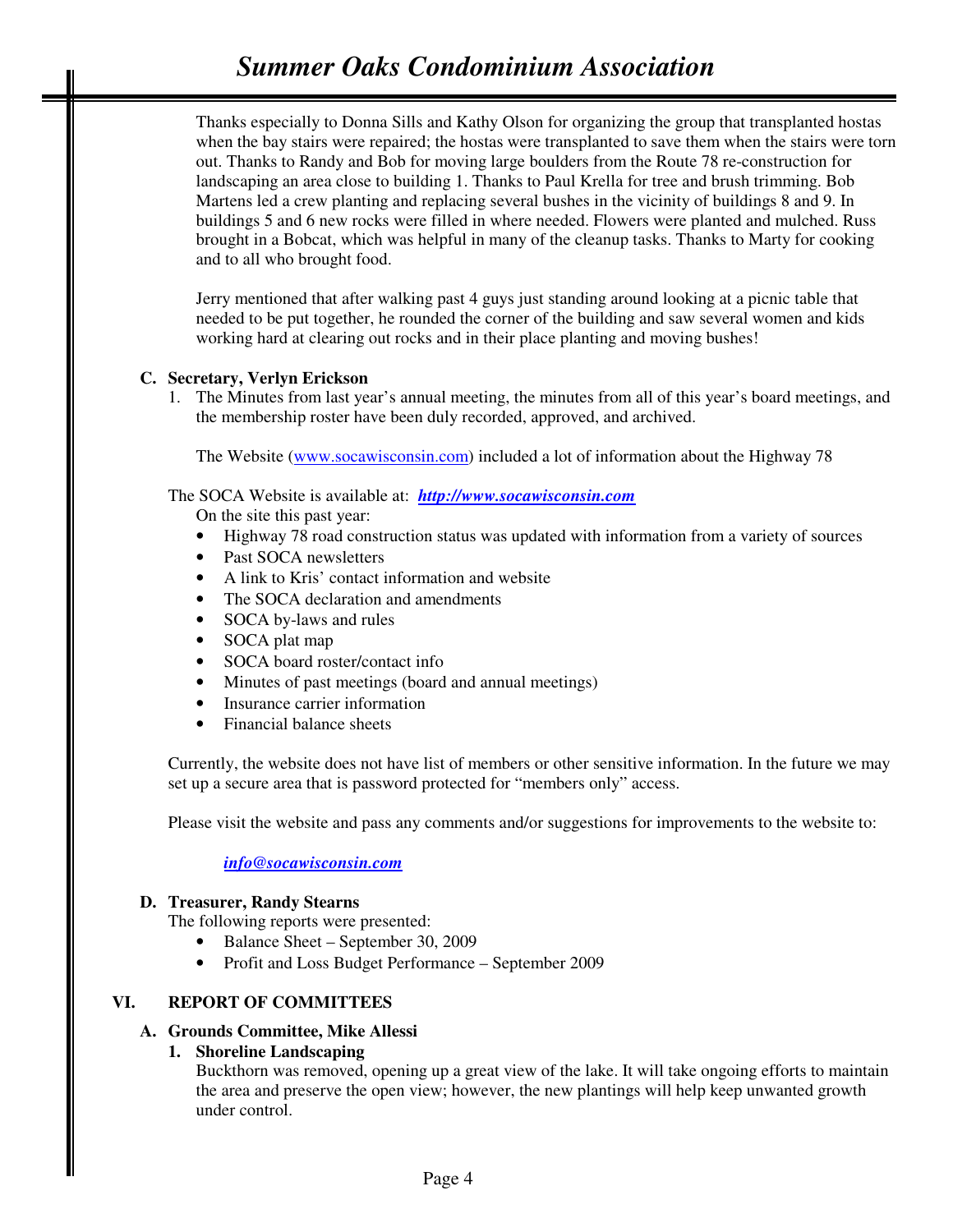We have completed the bay stairs by building 1. It seems that the pitch and spacing of the steps help to make it easier to walk up and down.

In addition to modifying the pool and spa drains to conform to the Virginia Graeme Baker Act, loose concrete was repaired, seams in the concrete walkway have been re-caulked, and 6 lounge chairs have been replaced.

Walkway lights on building 1 were replaced, and new lights were added where necessary.

Next year we anticipate completing the following projects:

- purchasing and installing new pool heaters
- repairing the shoreline walkway in front of building 8
- tennis court repair
- swimming pool repair

Mike mentioned that leaves accumulate on the buildings 8 and 9 walkways and stairs and that it would help if residents would remove leaves in the fall as they use the walkways and stairs. Rick Streng requested that the association provide brooms and rakes by the stairs to be used by residents in the fall to help clear the leaves.

Building 3 is scheduled for painting next year, and the parking lots for buildings 1 and 3 are scheduled for seal coating. This will be discussed at the January SOCA board meeting. Tennis court repairs will also be discussed at the January SOCA board meeting to determine if and how we may be able to fit this work into the capital budget in 2010.

It was mentioned that two trees are hanging over the shoreline in front of units 67 and 69 which appear to be in danger of going into the lake. Mike will look into what SOCA needs to do regarding getting permission from the county to remove shoreline trees. There are also two (dead) trees by building 1 that should be removed. Mike will look into this also.

#### **B. Planning Committee, Jerry Hoff No Report**

#### **C. By-Laws Committee, Verlyn Erickson**

#### **1. Pier Space Assignment**

A question was raised this year concerning the availability and assignment of pier space to condo units at Summer Oaks. The By-Laws Committee was assigned the task of determining a process for assigning pier space to condo units. This task includes determining the current assignment of pier space to units and to identify a process for future assignment of pier space to condo units.

There is language in the fifth and sixth amendment to the Summer Oaks Condominium Declaration that assigns pier space to building 8 *(Phase IV)* and building 9 *(Phase V)*:

*Limited common elements appurtenant to units in Building 8 and 9 shall consist of the rear deck on each unit, the front deck on each lower level unit, the front deck and the stairs to said deck on upper level units and the boat dock space shown on the Plat of Phase IV (Building 8) and Phase V (Building 9) bearing the unit number to which such docking space is appurtenant. The pier dividing two docking spaces shall be a limited common element for the exclusive use of the two units whose docking spaces lie on either side of said pier as shown on the Plat of Phase IV and Phase V.* 

None of the other units have specifically assigned pier spaces in the Summer Oaks Condominium Declaration.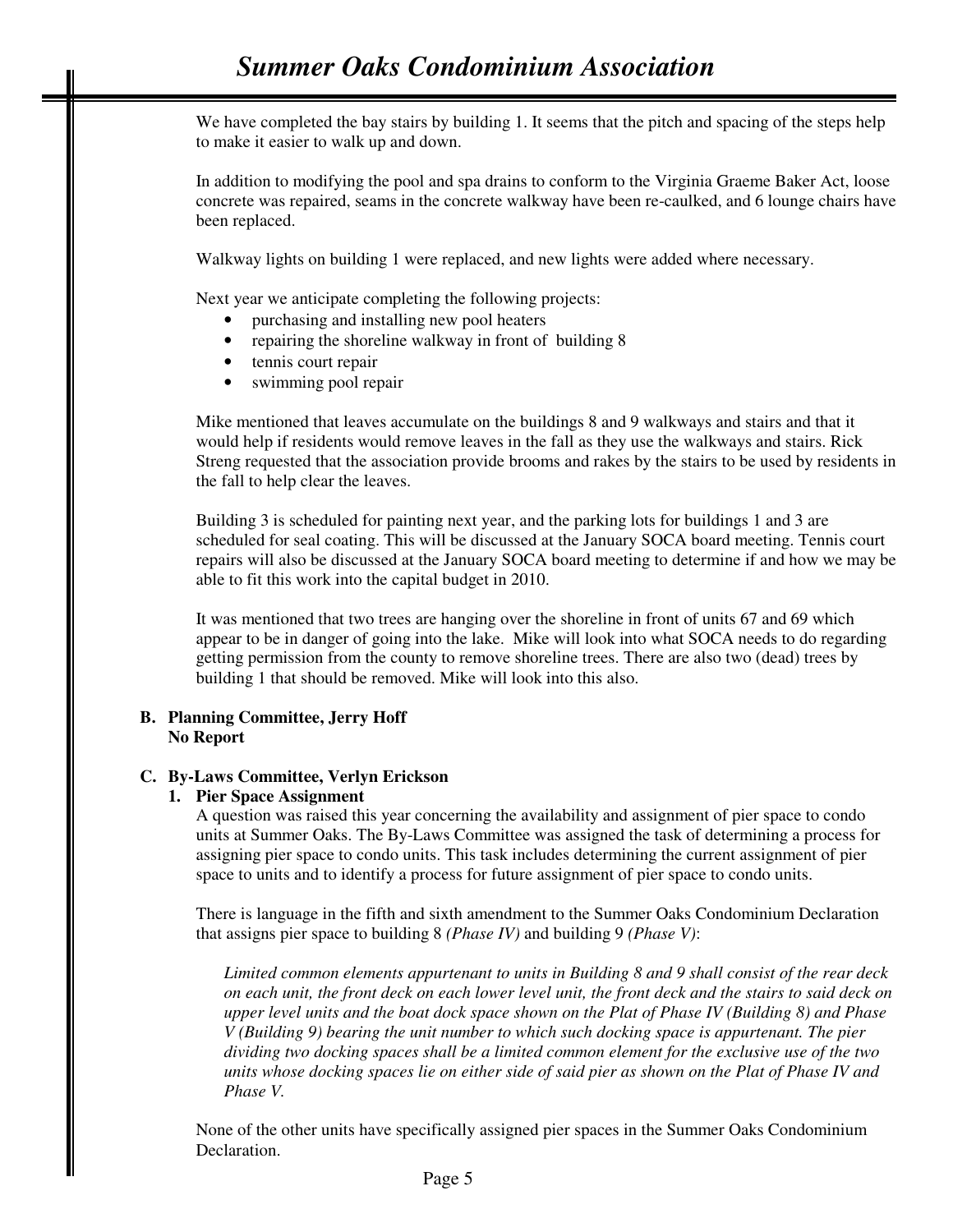# *Summer Oaks Condominium Association*

An inventory has been taken of piers currently used, and the piers have been "assigned" to the respective SOCA units that use those piers. The next task is to identify how many remaining available pier spaces we have to allocate and determine if that provides enough pier space for all units that could request space. If we don't have enough for all of the prospective units, we need to have a fair method of allocating the pier spaces we do have. Jerry has contacted the lawyer to determine the legalities of allocating pier spaces.

According to the declaration, the walkway and the stairs leading to the piers are common elements and are the responsibility of the association.

It is our understanding that when units 58-81 (buildings 8 and 9) were originally built and piers assigned, two pier sections were provided. Our position is that the unit owners of units 58-81 are responsible for payment of install/remove and maintenance for their portion (1/2) of the piers, regardless of secondary arrangements that the owner may have with a third party for use of the pier space.

The goal is to in some sense treat all of the piers associated with units in any building the same as we do for those in buildings 8 and 9, e.g., treat them as limited common elements, even if they are not legally defined as limited common elements, e.g., the piers should be assigned to a unit, and the unit owner will be responsible for in/out fees for the piers and all maintenance of the piers.

#### **2. Rules and By-laws Revisited**

Jerry said that the Rules and By-laws are somewhat out of date and need to be looked at for potential revision. He suggested that they be updated within the next couple of years.

#### **VII. UNFINISHED BUSINESS**

**There is no unfinished business from last meeting.** 

#### **VIII. NEW BUSINESS**

#### **A. Election of Board of Directors**

There are 3 vacant seats for next year, each has a 3 year term. These seats are currently held by: Jerry Hoff Verlyn Erickson Randy Stearns

Jerry and Verlyn have consented to run for re-election; Randy has declined. Jamie Sloan has offered to run for election to the board of directors. The floor was opened for additional nominations.

*Unit 67 (Robbins) moved to close nominations for election to the Board of Directors. Unit 11 (Nash) seconded the motion. The motion carried.* 

*Unit 13 (WWVC) moved to accept by acclamation the nominations of incumbents Jerry Hoff and Verlyn Erickson, and of Jamie Sloan to the SOCA Board of Directors, each for a 3 year term. Unit 5 (Ertel) seconded the motion. The motion carried.*

Randy Stearns volunteered to be a facilitator for volunteer work done at Summer Oaks acting as a conduit between the volunteers and the board.